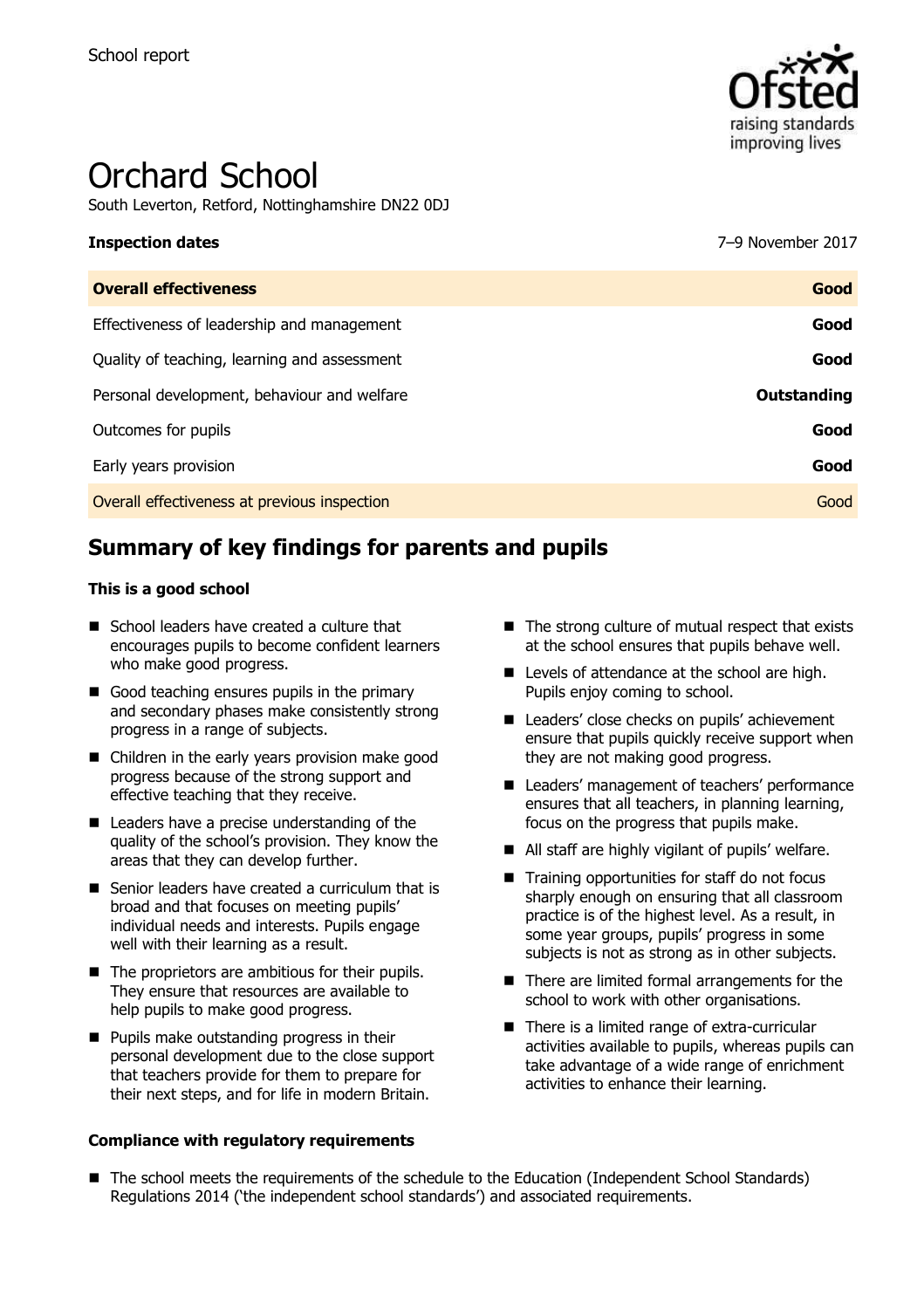

# **Full report**

### **What does the school need to do to improve further?**

- **E** Ensure that pupils in all year groups achieve high levels of progress across the whole curriculum by:
	- making sure that teachers receive training that focuses sharply on their individual needs, to enable them to develop their good classroom practice to the highest levels
	- working closely with other organisations, including schools, to learn from the practice of other professionals.
- Develop further the range of extra-curricular activities and ensure that pupils across all year groups can take full advantage of these.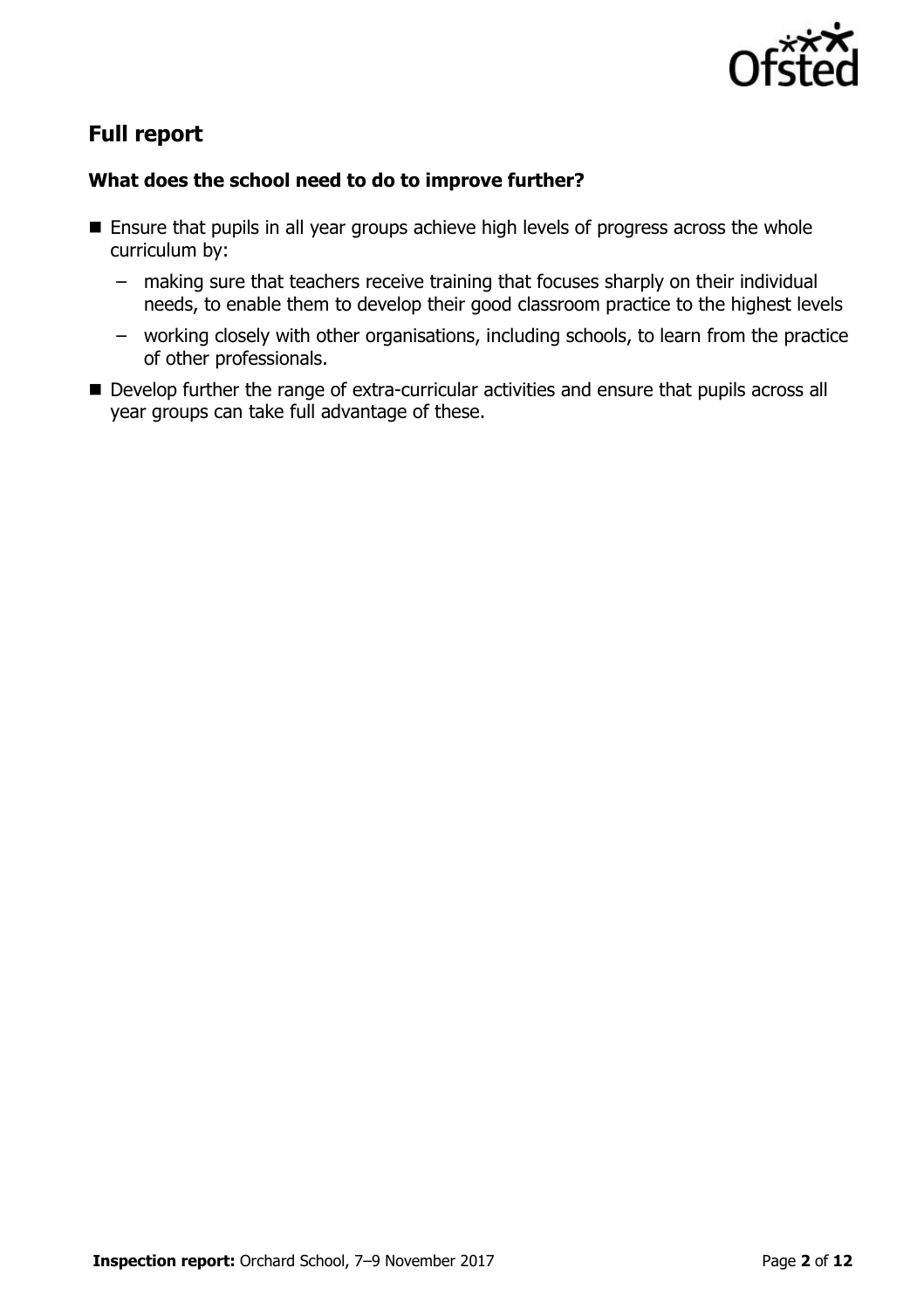

## **Inspection judgements**

### **Effectiveness of leadership and management Good**

- The proprietors have ensured that the school meets all of the independent school standards.
- The headteacher and senior leaders have created a culture of high expectations in which pupils are able to make good progress in a wide range of subjects.
- Senior leaders have ensured that there is a strong focus on preparing pupils thoroughly for when they leave the school. This allows pupils to make outstanding progress in their personal development.
- Senior leaders' expectations regarding pupils' behaviour are high. By promoting strong relationships between pupils within and across all year groups, leaders have ensured that pupils show respect for each other and demonstrate excellent behaviour.
- Leaders have a precise understanding of the quality of the school's provision. They know where further development should take place to allow all pupils to achieve as highly as they can across the whole curriculum.
- Through their regular checks on pupils' achievement, senior leaders quickly identify pupils who are not making good progress. Leaders ensure that these pupils receive appropriate support to catch up quickly.
- Leaders manage teachers' performance well. All teachers have targets that relate to pupils' achievement. These targets reinforce for teachers the need to provide pupils with work that allows them to make at least good progress.
- Leaders have designed the curriculum to be broad and balanced. Through this, they ensure that pupils of all abilities are able to develop their knowledge, skills and understanding fully across a range of subjects.
- The most able pupils in both phases receive opportunities to complete more challenging work. Where it is appropriate, the most able have the opportunity to join classes for the next year group up from their own. At key stage 4, the most able are able to study more academically challenging subjects, including biology, chemistry and physics.
- Senior leaders also provide pupils who have an interest or strength in a subject that lies outside the school's curriculum with the opportunity to study that subject. On such occasions, senior leaders ensure that the pupil receives teaching in the relevant subject to allow them to develop their understanding and skills further.
- A wide range of enrichment activities allows pupils to deepen their learning well. Pupils undertake educational visits off site, including to a range of places of historical and social interest. Pupils are also able to take part in educational trips abroad, which enable them to learn about other cultures.
- Comprehensive opportunities enable pupils to become secure in their spiritual, moral, social and cultural development. Pupils learn about different religious beliefs and cultures. Teachers also frequently challenge pupils to consider conflicting opinions. Through this, pupils learn to consider the views of others and to challenge prejudice and intolerance.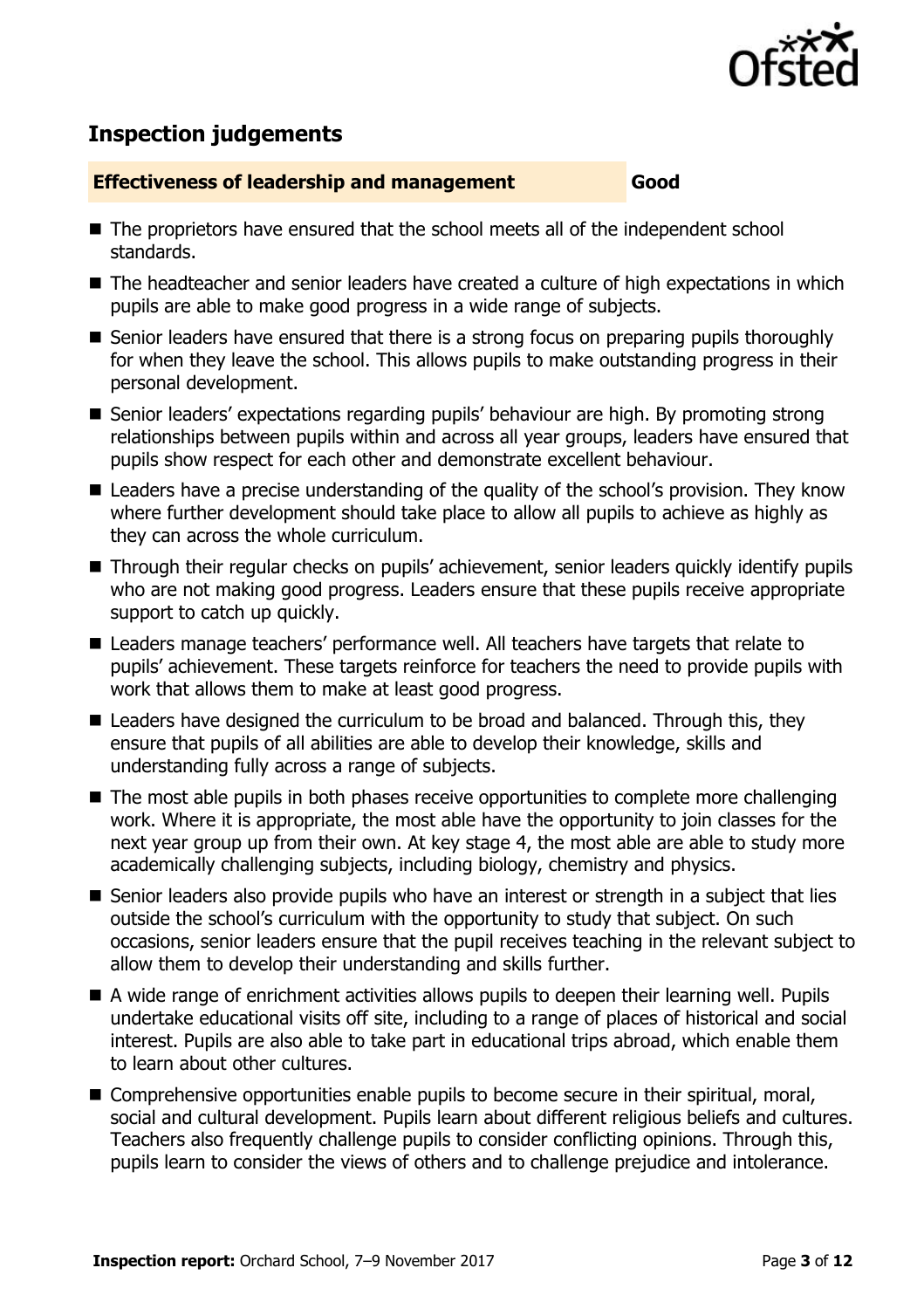

- Through their regular visits to lessons, senior leaders have a precise understanding of the quality of teaching. They are quick to take action when they identify classroom practice that does not meet their high expectations. However, leaders have yet to ensure that all teaching is of the highest level.
- Teachers receive regular opportunities to undertake training, including through sharing good practice with each other. However, leaders' oversight of the training that teachers receive does not ensure that the training focuses sharply enough on developing the specific needs of individual teachers. This can limit teachers' opportunities to develop further their strong classroom practice.
- Formal arrangements for the school to work with other organisations, including other schools, are limited. As a result, teachers and leaders do not receive as many opportunities as they could to learn from the practice of other professionals.
- Opportunities for pupils to engage in extra-curricular activities are limited. Consequently, pupils do not receive as many opportunities to develop their skills beyond the classroom as they should.

### **Governance**

- The proprietors are ambitious for the pupils. They are committed to ensuring that the quality of the school's provision allows pupils to achieve well, both academically and in their personal development.
- To this end, the proprietors have ensured that there is a wide range of resources available to enable pupils to make good progress.
- The proprietors encourage staff and pupils to involve themselves in the running of the school. They are quick to respond to any requests that staff or pupils make in relation to the school's provision. For example, they have adapted the school's uniform at the request of the female pupils. They also encourage pupils to help organise school events and to raise money for charities of their choice.
- Through the work of the headteacher, the proprietors have an accurate understanding of the quality of the school's provision. They recognise the aspects of the provision that can improve further to ensure that all pupils make good progress across all areas of the curriculum. For example, the proprietors are keen to develop links with other schools in order to enable teachers to learn from other professionals' classroom practice.
- The proprietors understand what they must do when they have a safeguarding concern.

### **Safeguarding**

- The arrangements for safeguarding are effective.
- The school's safeguarding policy is available on the school website. It reflects the government's latest guidance.
- The leaders responsible for safeguarding work diligently to ensure that pupils who have concerns receive the support that they need. In this, leaders work closely with parents and with local agencies, when this is appropriate.
- All staff understand their safeguarding responsibilities and are extremely vigilant about their pupils' welfare. Staff know the signs to look for and what they must do if they have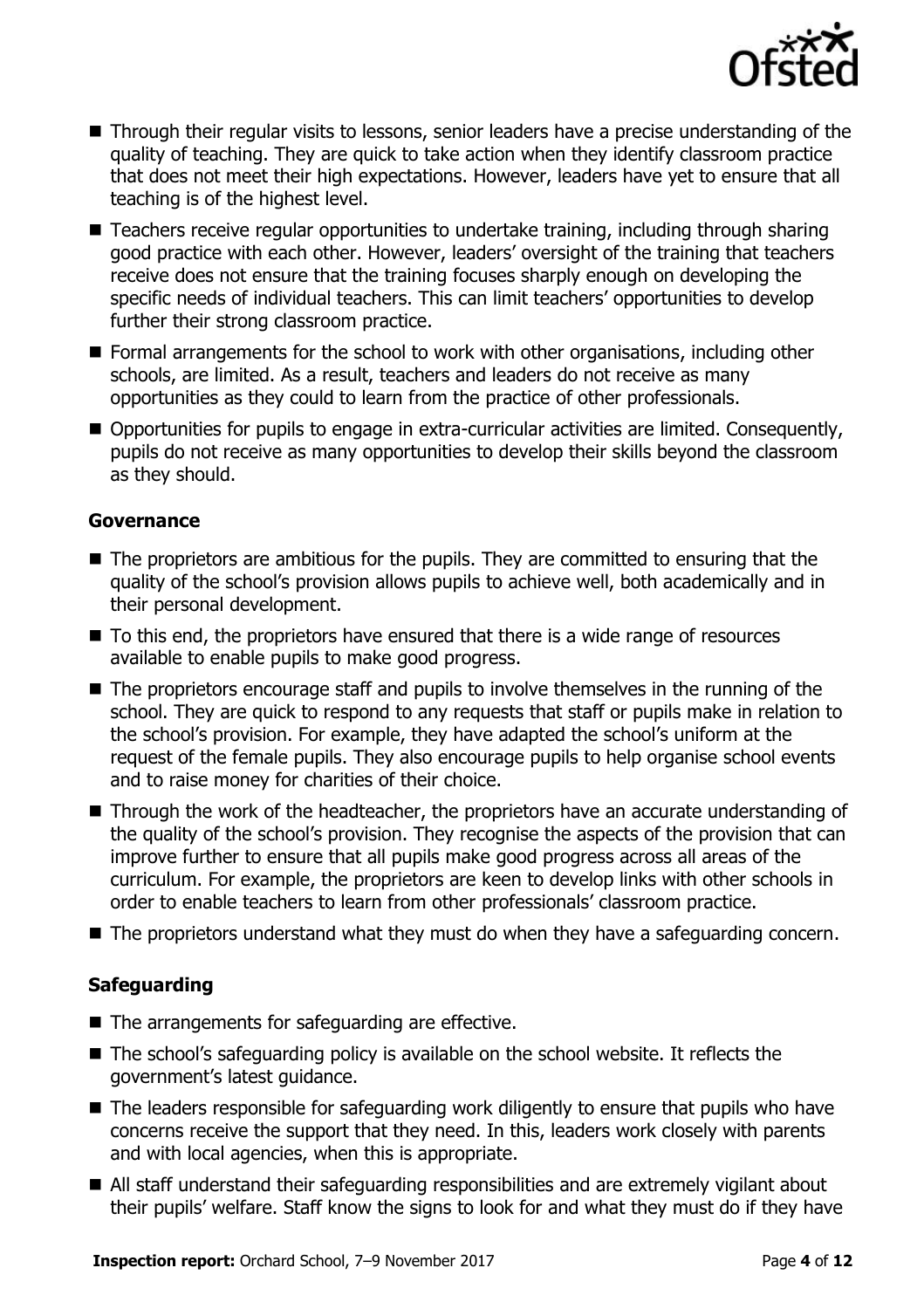

a concern about a pupil's well-being. They recognise the importance of sharing any concerns that they may have to ensure that leaders are able to identify any patterns of concern and take prompt action where necessary.

- Staff receive regular safeguarding training, including training that the local authority runs. Staff also receive regular safeguarding updates to enable leaders to share concerns about individual pupils. These updates reinforce for all staff the importance of sharing any concerns that they may have.
- **Pupils say that they feel safe at the school. They say that there are staff that they can** approach if they have a concern. They are confident that staff will listen to them and take effective action to help resolve their concern, including checking on how they are feeling at a later date.
- All parents who expressed a view said that their child is happy and safe at the school, and that staff care for their child well.

### **Quality of teaching, learning and assessment Good**

- Across the primary and secondary phases, the quality of teaching is consistently strong, allowing pupils to make good progress in their learning.
- Staff have very strong subject knowledge. They use this well to design tasks that engage pupils in their learning, and allow them to make good progress.
- Relationships between teachers and their pupils are strong. These relationships promote positive attitudes to learning.
- Teachers plan tasks that take into account the prior learning of pupils. Teachers are particularly sensitive to occasions when pupils have previously not demonstrated secure understanding in their learning. On such occasions, teachers design further activities to reinforce the learning.
- Teachers carefully ask questions to check on pupils' learning. Where pupils are not secure in their understanding, teachers provide appropriate support.
- Teachers regularly set homework that provides pupils with effective opportunities to become secure in their understanding of the topic that they are studying.
- $\blacksquare$  Teachers in the primary phase promote reading well. As a result, pupils engage enthusiastically with reading. The primary phase pupils who read to an inspector did so fluently, using a range of strategies to read more complex words. They demonstrated clear understanding of the text that they had read.
- Senior leaders have identified how pupils' engagement with reading declines when they enter the secondary phase. Because of this, leaders have put into place a strategy to encourage pupils in Years 7 and 8 to read regularly. This strategy has seen larger numbers of pupils in these year groups reading a range of books.
- On occasions, teachers in both phases do not set sufficiently challenging tasks that allow pupils to make consistently strong progress. When this is the case, some pupils' progress is not as strong as the progress that they achieve in other subjects, where they regularly receive challenging work.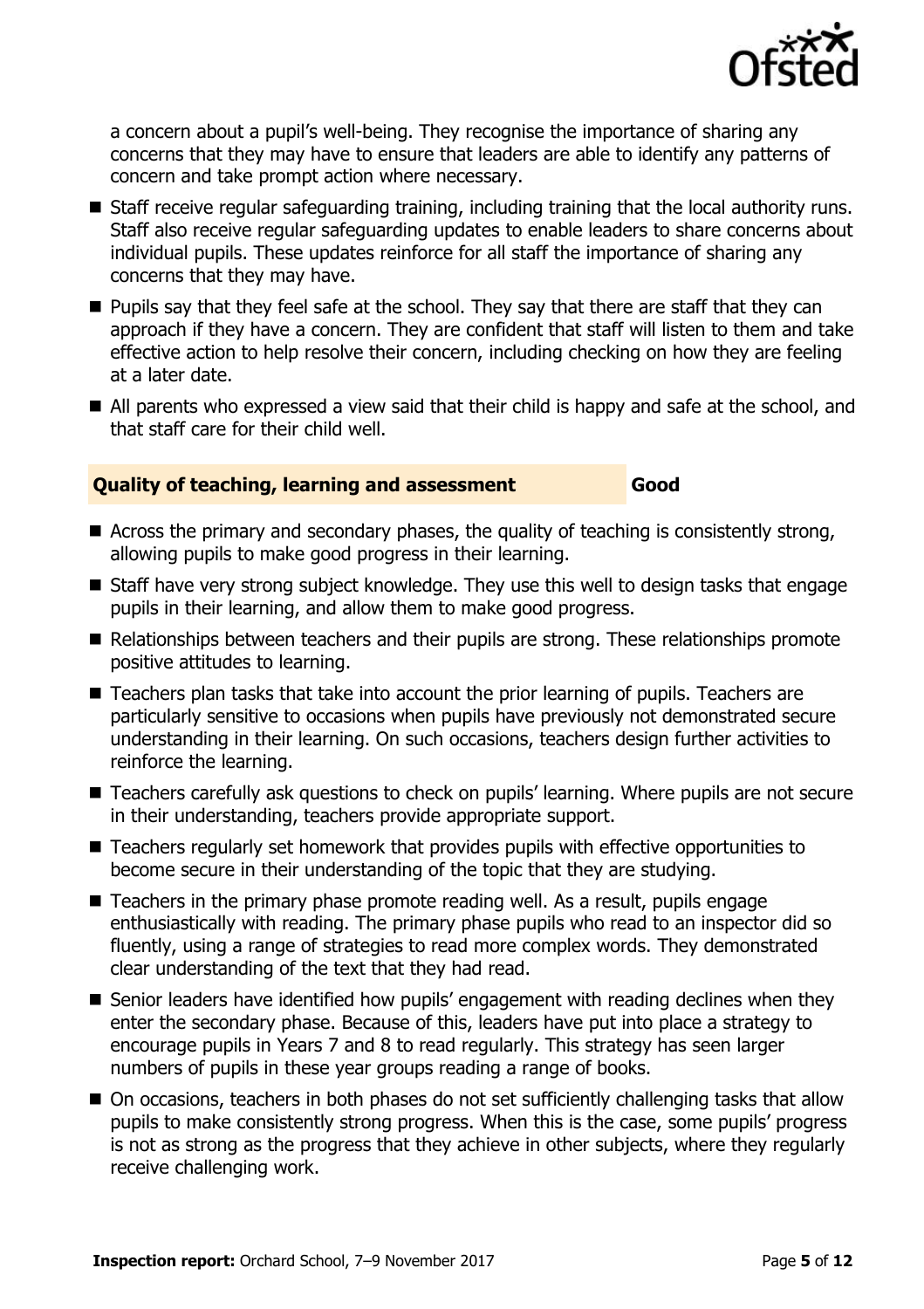

### **Personal development, behaviour and welfare <b>COUTS** Outstanding

### **Personal development and welfare**

- The school's work to promote pupils' personal development and welfare is outstanding.
- Senior leaders expect all members of the school community to work with each other respectfully and cooperatively. This expectation has led to strong relationships between pupils from across all year groups, and between pupils and their teachers.
- These strong relationships ensure that pupils have positive attitudes to their learning and become confident learners. Pupils recognise the value of their education and are keen to achieve well, both academically and in their personal development. As one parent said, 'The school encourages pupils to be the best version of themselves that they can be.'
- Older pupils have opportunities to work with younger pupils, both in helping them in their learning, and in caring for them. Pupils are appreciative of the support that they receive from their peers, from older pupils, and from their teachers.
- Through the strong relationships that exist, pupils learn to accept the views of others and to show respect to all people, including those who are different from them. This includes respecting those who fall within the protected characteristics of the Equality Act 2010.
- **Pupils receive a variety of opportunities to learn how to be safe. All pupils learn the** importance of being safe online. Older pupils learn about what they should do if they are the recipient of inappropriate messages through social media. All pupils learn how to keep themselves safe when out in the local community.
- **Pupils in both phases learn the importance of living healthy lives. They learn about the** choices that they should make to live healthily. They also learn of the consequences of making choices that may put their health at risk.
- Pupils are aware of the different types of bullying, including physical, racial and homophobic bullying. They say that bullying very rarely happens at the school. The school records confirm this to be the case.
- **Pupils attribute the fact that bullying is rare to the strong relationships between pupils.** Pupils are clear that, should bullying occur, teachers would deal with it swiftly and effectively. Almost all parents who expressed a view agreed that the school deals with bullying effectively when it happens.
- **Pupils receive wide-ranging opportunities to learn about the school's local area. Pupils** raise money to contribute to a local foodbank and hold an annual concert at the local church to help raise funds to maintain the building. Pupils also learn about the experiences of people who live in other countries, including through sponsoring a boy who lives in Ethiopia.
- **Pupils in Year 8 and above receive comprehensive careers advice and quidance. Pupils in** Year 10 undertake work experience, which enables them to learn about the workplace. The school arranges for Year 11 pupils to visit a local school that offers 16 to 19 study programmes. Such opportunities ensure that pupils prepare well for their next steps when they complete Year 11.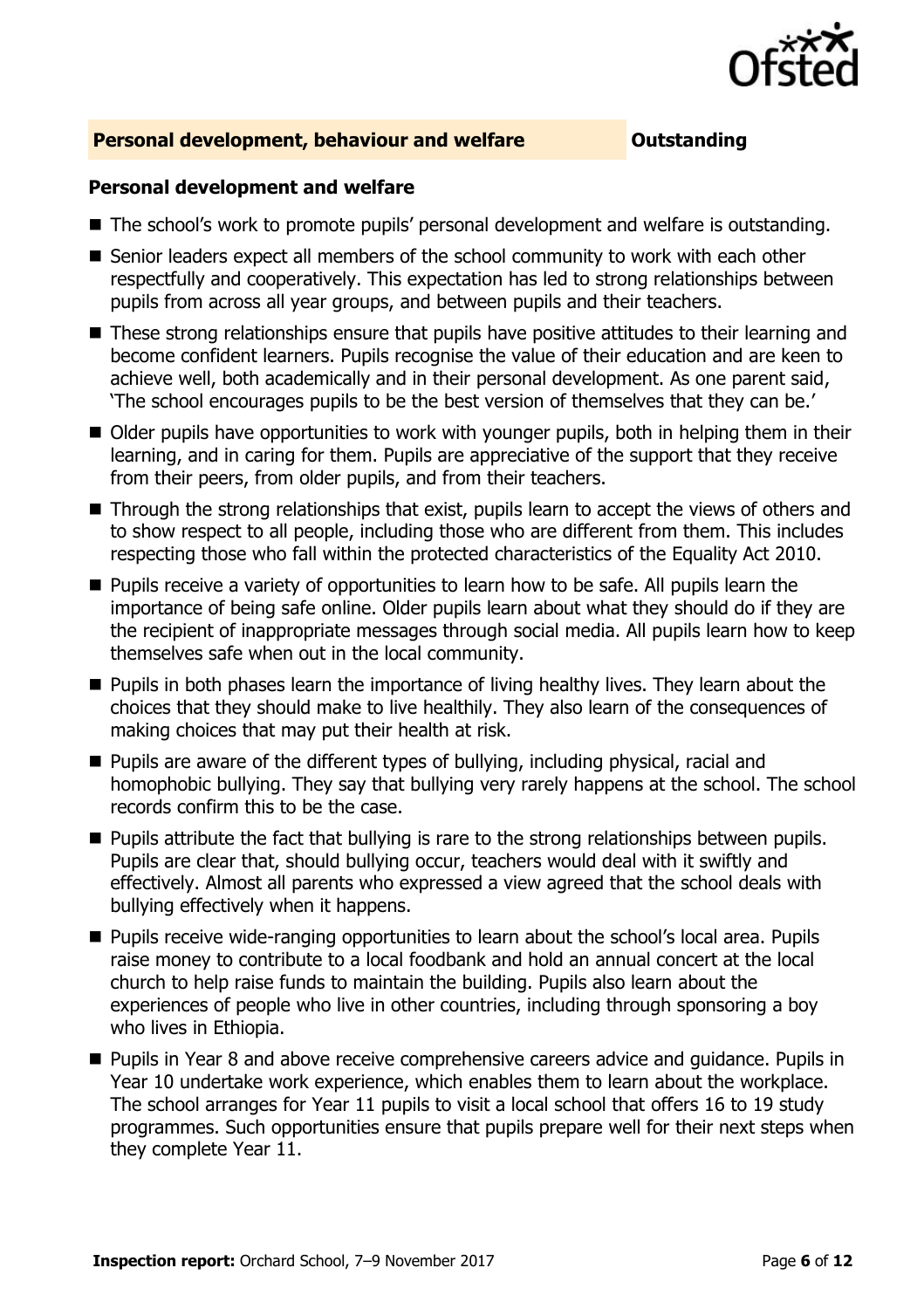

### **Behaviour**

- $\blacksquare$  The behaviour of pupils is outstanding.
- There is a calm, purposeful and productive atmosphere around the school. Pupils move swiftly from one lesson to another. As a result, little learning time is lost.
- **Pupils are polite to each other, to their teachers, and to visitors. Senior leaders expect all** members of the school community to demonstrate good manners.
- **Pupils from the primary and secondary phases mix well during breaktime and lunchtime.** This opportunity for younger pupils to mix with older pupils reinforces all pupils' understanding of the need to behave well, and to show each other respect.
- On the rare occasion that a pupil finds it difficult to manage their own behaviour, leaders are quick to provide effective support. This ensures that the pupil is able to recognise quickly what is acceptable conduct, and can adapt their own behaviour appropriately.
- Occasions when pupils receive an exclusion from school are very rare.
- **E** Levels of pupil attendance in both the primary and the secondary phases are high. Very few pupils are absent from school. This is because they are happy to attend the school, and value the opportunities that they receive to learn.
- When pupils are absent from school for long periods, leaders are quick to ensure that they receive support. This includes providing pupils with work so that they don't fall behind. On most occasions when pupils are absent for long periods, the support that they receive ensures that their attendance improves rapidly.

### **Outcomes for pupils Good**

- Across all year groups, pupils, including the most able, become secure in their knowledge, skills and understanding in a range of subjects. This is due to the strong focus that teachers place on planning activities that take into account pupils' prior attainment and that engage pupils well in their learning.
- **Pupils who completed their GCSE studies in 2017 made good progress across a range of** subjects, including mathematics and English literature.
- Current key stage 4 pupils are making good progress across a range of subjects, including in English, mathematics, art, design technology, drama and statistics. This is due to the challenging work that their teachers set them and the careful support that they receive in preparation for their public examinations.
- **Pupils across all year groups in key stage 3 make strong progress in a range of subjects,** including English, mathematics and history. This is due to the strong relationships that exist between teachers and pupils, and teachers' careful planning of tasks that meet pupils' individual needs.
- Pupils' progress in mathematics and English in key stages 1 and 2 is strong. Pupils who did not make enough progress in Year 5 last year are now making rapid progress.
- There is no discernible difference between the progress that boys make compared with that of girls. Boys and girls make good progress in a range of subjects across all year groups.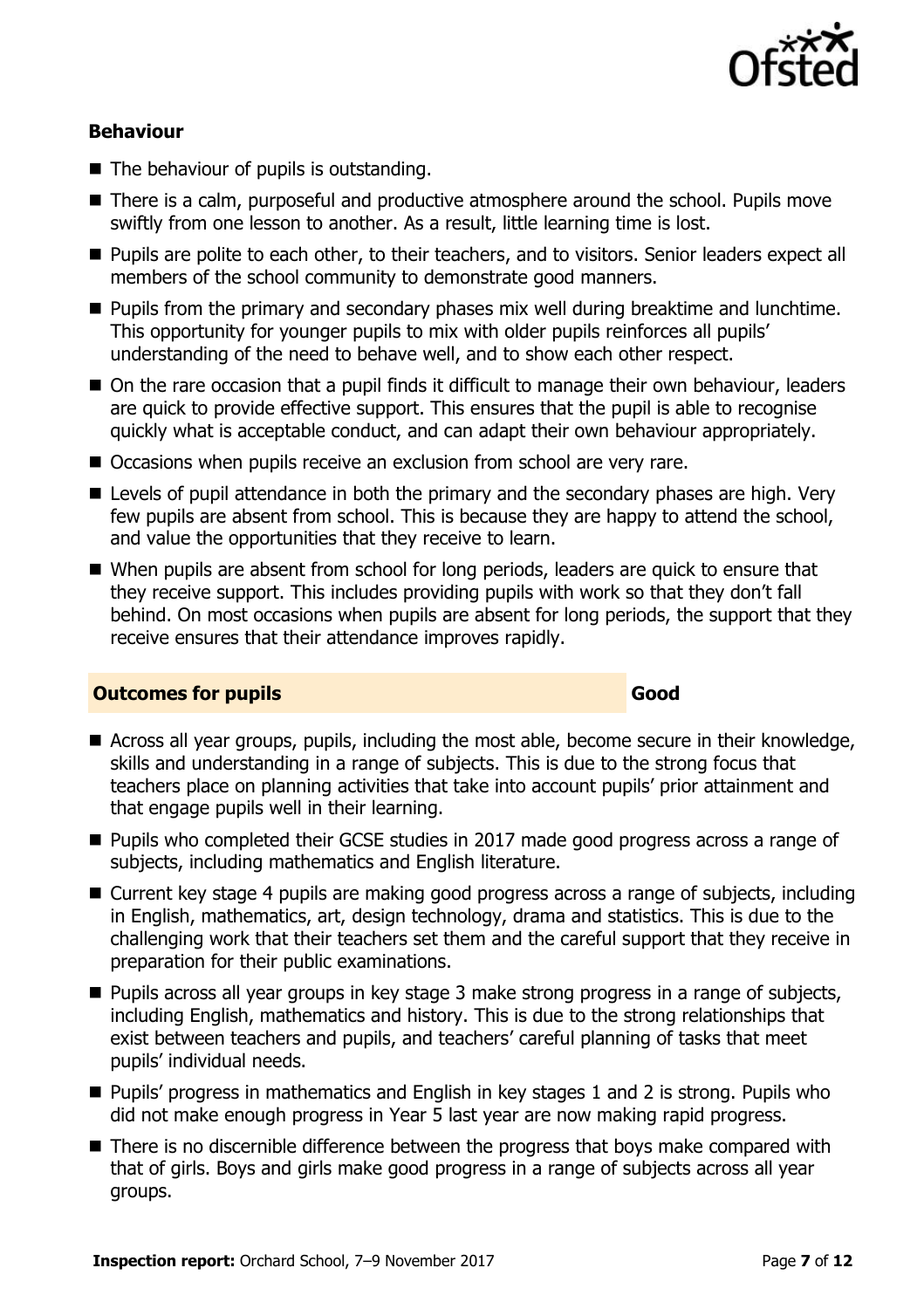

- All pupils who left the school at the end of Year 11 in 2017 moved on to sustained places of further education. This is due to their achievement at GCSE, and the strong advice and guidance that they had received when preparing for their next steps.
- The progress that pupils who are currently in Year 9 and Year 10 make in science is not as strong as the progress that pupils in the other year groups make in this subject. The same is the case for pupils currently in Year 9 and Year 11 who study French. In part, this is because these pupils do not always receive work that is sufficiently challenging.

### **Early years provision Good Good**

- The early years leader has a precise understanding of the quality of the early years provision. She works closely with other adults in the provision to ensure that the quality of teaching and care that the children receive allows them to make good progress.
- Adults carefully plan activities that interest children and encourage them to engage enthusiastically in their learning. As a result, children make good progress.
- The leader of early years closely checks on children's progress. She ensures that children who are not making good progress receive appropriate support.
- Achievement in early years is good. From broadly average starting points, all children attain a good level of development by the end of Reception Year. As a result, children are well prepared when they enter Year 1.
- Relationships between the children are strong and children behave well, showing each other respect. In a lesson, children applauded when each had successfully completed a written task in front of their peers.
- Adults who work in early years understand their responsibility to keep children safe. They monitor children's welfare closely, so that children are safe and feel safe.
- Adults in the early vears provision ensure that they engage parents in their child's learning. As a result, parents are fully aware of the progress that their child is making.
- The early years leader ensures that there is close communication between the provision and the school that the children will attend in Year 1. This ensures that the children make a successful start to their school life.
- The early years provision works well with external agencies to ensure that children receive the support that they need. As a result, children make good progress, both in their learning and in their personal development.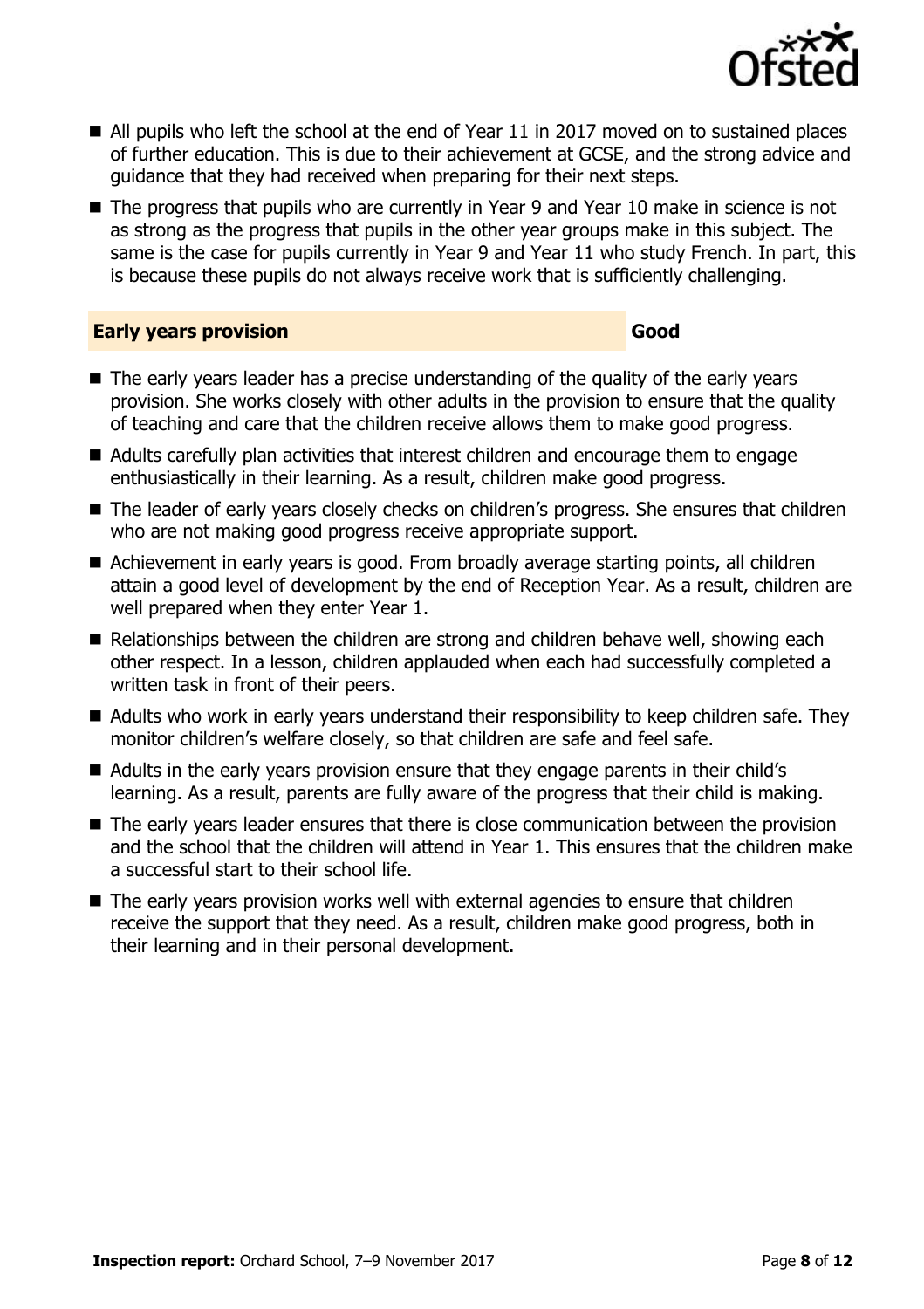

# **School details**

| Unique reference number | 122933   |
|-------------------------|----------|
| DfE registration number | 891/6015 |
| Inspection number       | 10033529 |

This inspection was carried out under section 109(1) and (2) of the Education and Skills Act 2008, the purpose of which is to advise the Secretary of State for Education about the school's suitability for continued registration as an independent school.

| Type of school                      | Other independent school         |
|-------------------------------------|----------------------------------|
| School category                     | Independent school               |
| Age range of pupils                 | 2 to 16                          |
| <b>Gender of pupils</b>             | Mixed                            |
| Number of pupils on the school roll | 126                              |
| Number of part-time pupils          | 17                               |
| Proprietor                          | Mr and Mrs Fox and Mr P Atkinson |
| <b>Headteacher</b>                  | S Fox                            |
| Annual fees (day pupils)            | £4,485 to £7,575                 |
| Telephone number                    | 01427 880395                     |
| <b>Website</b>                      | www.theorchardschool.co.uk       |
| <b>Email address</b>                | office@theorchardschool.co.uk    |
| Date of previous inspection         | 8-10 July 2014                   |

### **Information about this school**

- The Orchard School is an independent all-through school. It is much smaller than an average all-through school.
- Orchard School Nursery comes under the school's registration, but operates from another site, at 21 Holly Road, Retford, Nottinghamshire DN22 6BE. This nursery was inspected on 7 September 2017 and was judged to be good.
- The proportion of pupils who are from minority ethnic groups is smaller than average.
- The proportion of pupils who have special educational needs and/or disabilities is well below average. There are no pupils at the school with a statement of special educational needs or with an education, health and care plan.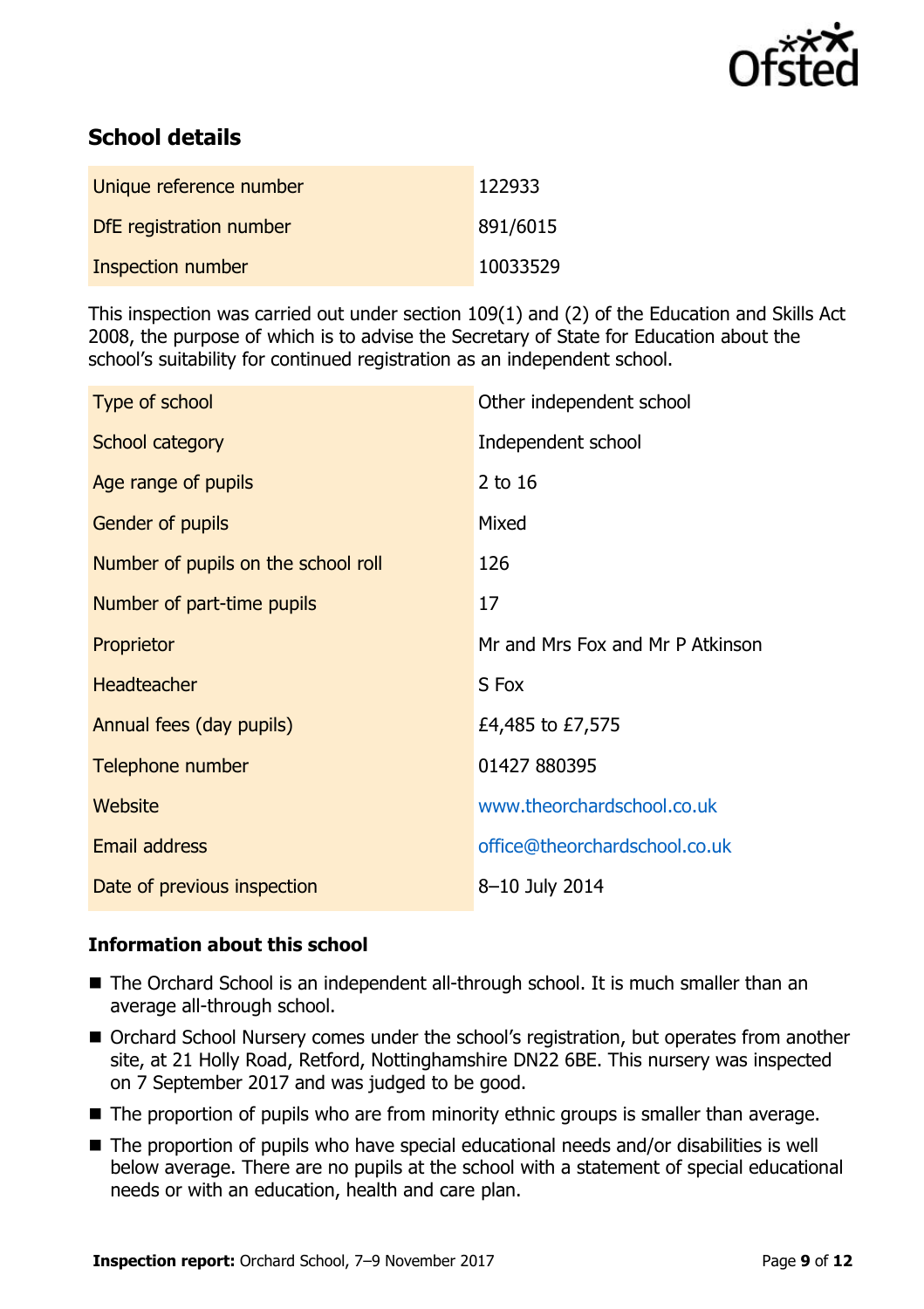

- The school does not make use of any alternative provision for pupils in the secondary phase.
- The school's last standard inspection took place on 8 to 10 July 2014.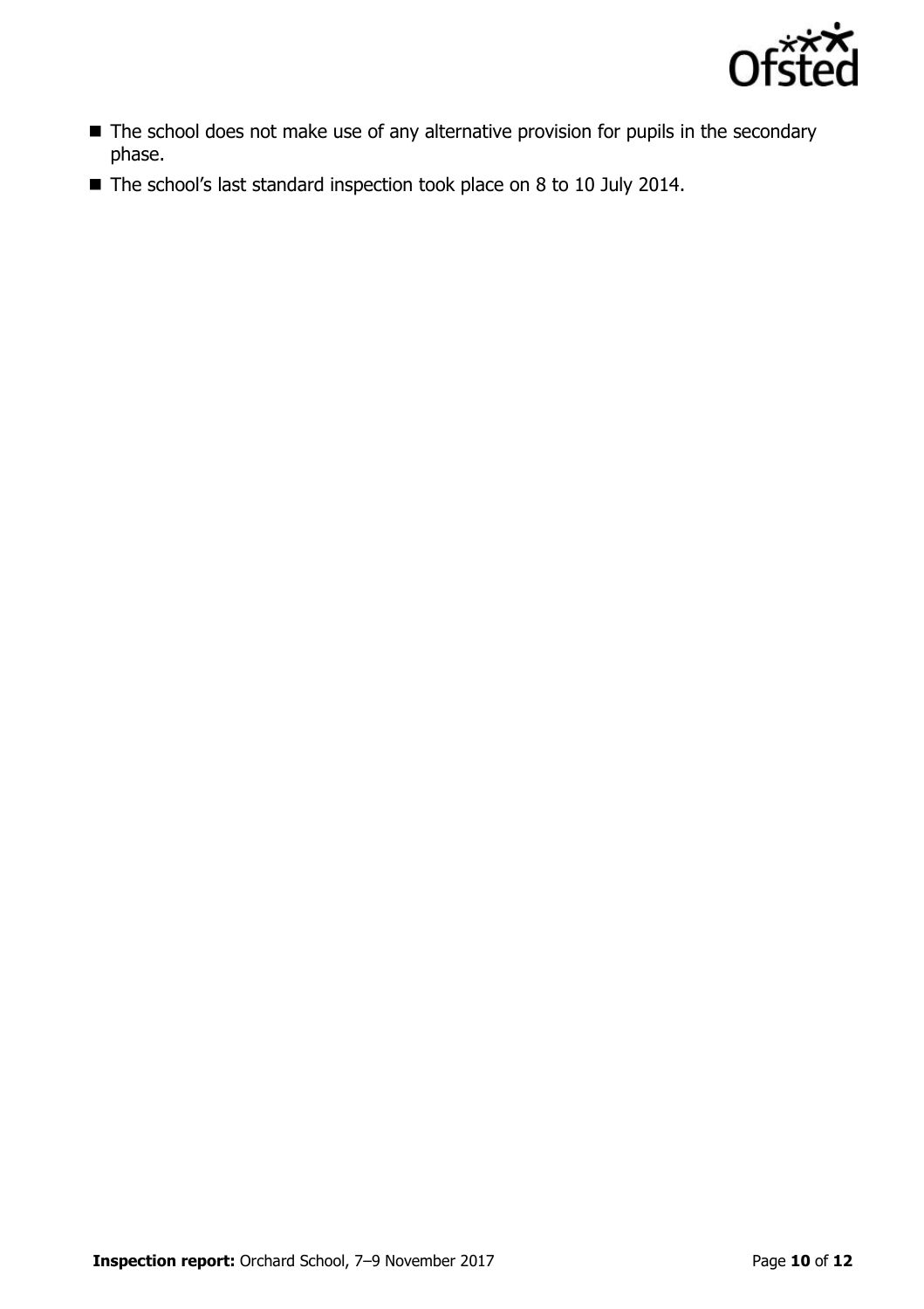

# **Information about this inspection**

- The lead inspector undertook a tour of the school site and the nursery site to check the facilities against Part 5 of the independent school standards.
- **Inspectors observed learning in 16 lessons, including two lessons in the early years** provision. During these occasions, inspectors spoke with pupils and looked at pupils' work.
- Inspectors also looked at pupils' books as a separate activity.
- Inspectors held meetings with: the headteacher; senior leaders; the special educational needs coordinator; the early years leader; the teacher responsible for the school's reading scheme; leaders responsible for the personal, social, health and economic education programme; the designated member of staff for children looked after by the local authority; two of the three proprietors; and a selection of staff.
- **Inspectors observed pupils' behaviour at the beginning of the school day, between** lessons, and at breaktime and lunchtime. On these occasions, inspectors spoke with pupils informally.
- **Inspectors met formally with pupils from key stages 2, 3 and 4.**
- The lead inspector spoke by telephone with the local authority designated officer.
- The inspector took into account the 27 responses to the staff survey and the 22 responses to the online parent survey, Parent View, including the nine responses to the accompanying free-text service. An inspector also met with eight parents at the beginning of the second day of the inspection.
- The inspectors reviewed a range of documentation relating to the school's provision, including those concerning: the school's self-evaluation and improvement; pupils' attainment and progress and behaviour and attendance; safeguarding; accessibility plans; and complaints against the school.
- The lead inspector checked the school's single central register and the school's systems for recruiting staff.

### **Inspection team**

Simon Hollingsworth, lead inspector **Her Majesty's Inspector** 

**Janis Warren Communist Communist Communist Communist Communist Communist Communist Communist Communist Communist Communist Communist Communist Communist Communist Communist Communist Communist Communist Communist Communis**